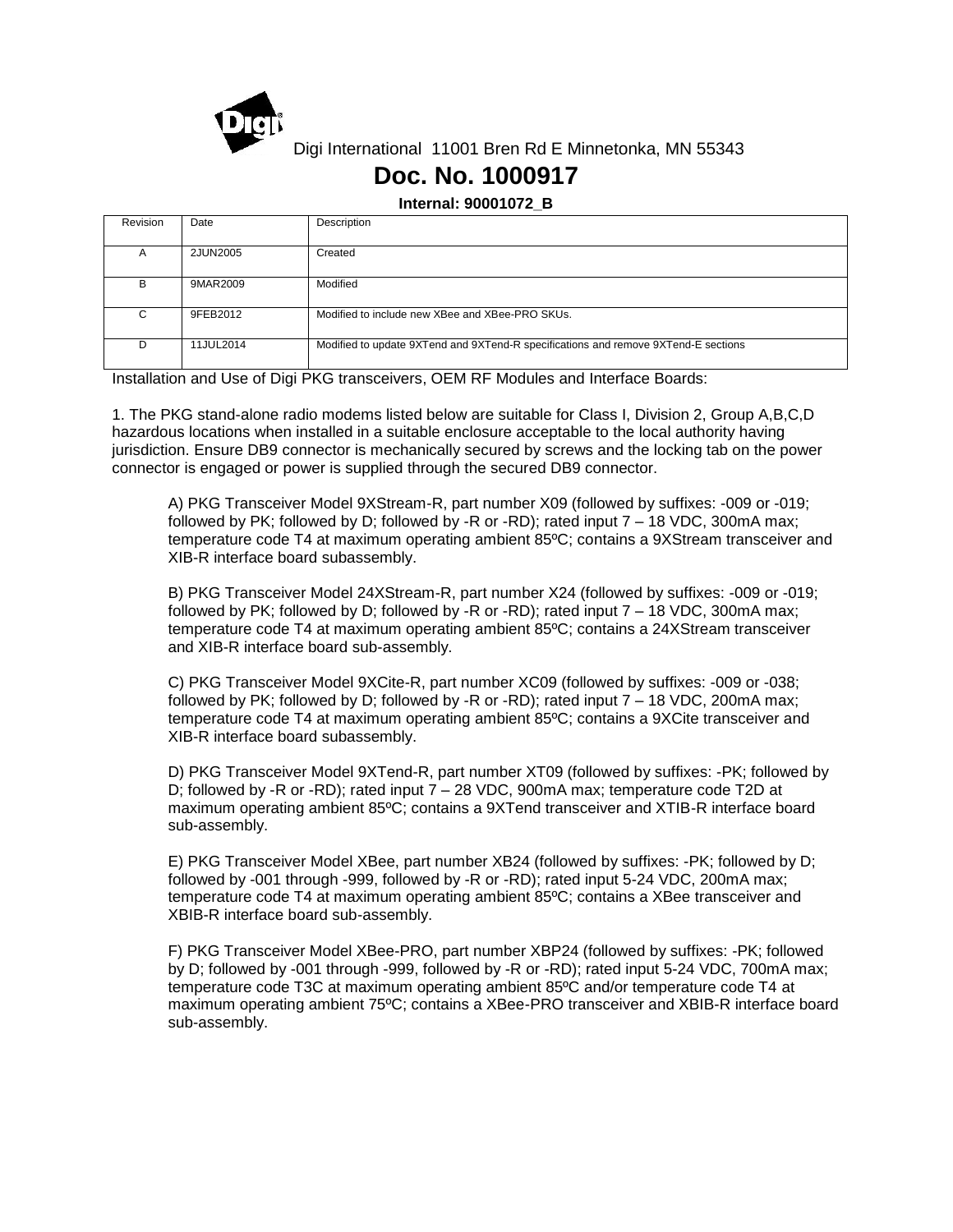2. The following RF modules are CSA Certified for use in Class I, Division 2, Group A,B,C,D hazardous locations when used with a suitable interface board (see Notes 3 and 4) and installed in accordance with these instructions.

A) Transceiver Model 9XStream, part number X09 (followed by suffixes: -009 or -019; followed by N or W; followed by M, N or S; followed by I); rated input 5 VDC, 150mA max; temperature code T4 at maximum operating ambient 85ºC.

B) Transceiver Model 24XStream, part number X24 (followed by suffixes: -009 or -019; followed by N or W; followed by M, N, or S; followed by I); rated input 5 VDC, 300mA max; temperature code T4 at maximum operating ambient 85ºC.

C) Transceiver Model 9XCite, part number XC09 (followed by suffixes: -009 or -038; followed by N or W; followed by M, N or S; followed by I); rated input 2.85 – 5.50 VDC, 100mA max; temperature code T4 at maximum operating ambient 85ºC.

D) Transceiver Model 9XTend, part number XT09 (followed by suffixes: -M or -S; followed by I); rated input 2.85 – 5.50 VDC, 950mA max; temperature code T4 at maximum operating ambient 85ºC.

E) Transceiver Model XBee, part number XB24 (followed by suffixes: -A through -Z; followed by C, S, P, U or W; followed by I; followed by -001 through -999 OR followed by suffixes: -DM; followed by C, S, P, U, or W; followed by IT; followed by -001 through -999); rated input 2.8 – 3.4 VDC, 100mA max; temperature code T4 at maximum operating ambient 85ºC.

F) Transceiver Model XBee-PRO, part number XBP24 (followed by suffixes: -A through -Z; followed by C, S, P, U or W; followed by I; followed by -001 through -999 OR followed by suffixes: -DM; followed by C, S, P, U, or W; followed by IT; followed by -001 through -999); rated input 2.8 – 3.4 VDC, 500mA max; temperature code T4 at maximum operating ambient 85ºC.

3. RF modules may be used with Digi Interface Boards to form an RF Modem sub-assembly as defined below. These sub-assemblies are suitable for Class I, Division 2, Group A,B,C,D hazardous locations when installed in a suitable enclosure and where the final assembly is subject to investigation by CSA.

A) Transceiver sub-assembly Model 9XStream-R, part number X09 (followed by suffixes: -009 or -019; followed by N or W; followed by M, N or S; followed by D; followed by -R or -RD); rated input  $7 - 18$  VDC, 300mA max; temperature code T4 at maximum operating ambient 85 $^{\circ}$ C; consisting of a 9XStream transceiver and XIB-R interface board.

B) Transceiver sub-assembly Model 24XStream-R, part number X24 (followed by suffixes: -009 or -019; followed by N or W; followed by M, N or S; followed by D; followed by -R or -RD); rated input 7 – 18 VDC, 300mA max; temperature code T4 at maximum operating ambient 85ºC; consisting of a 24XStream transceiver and XIB-R interface board.

C) Transceiver sub-assembly Model 9XCite-R, part number XC09 (followed by suffixes: -009 or - 038; followed by N or W; followed by M, N or S; followed by D; followed by -R or -RD); rated input 7 – 18 VDC, 200mA max; temperature code T4 at maximum operating ambient 85ºC; consisting of a 9XCite transceiver and XIB-R interface board.

D) Transceiver sub-assembly Model 9XTend-R, part number XT09 (followed by suffixes: -M or -S; followed by D; followed by -R or -RD); rated input 7 – 28 VDC, 900mA max; temperature code T2D at maximum operating ambient 85ºC; consisting of a 9XTend transceiver and XTIB-R interface board.